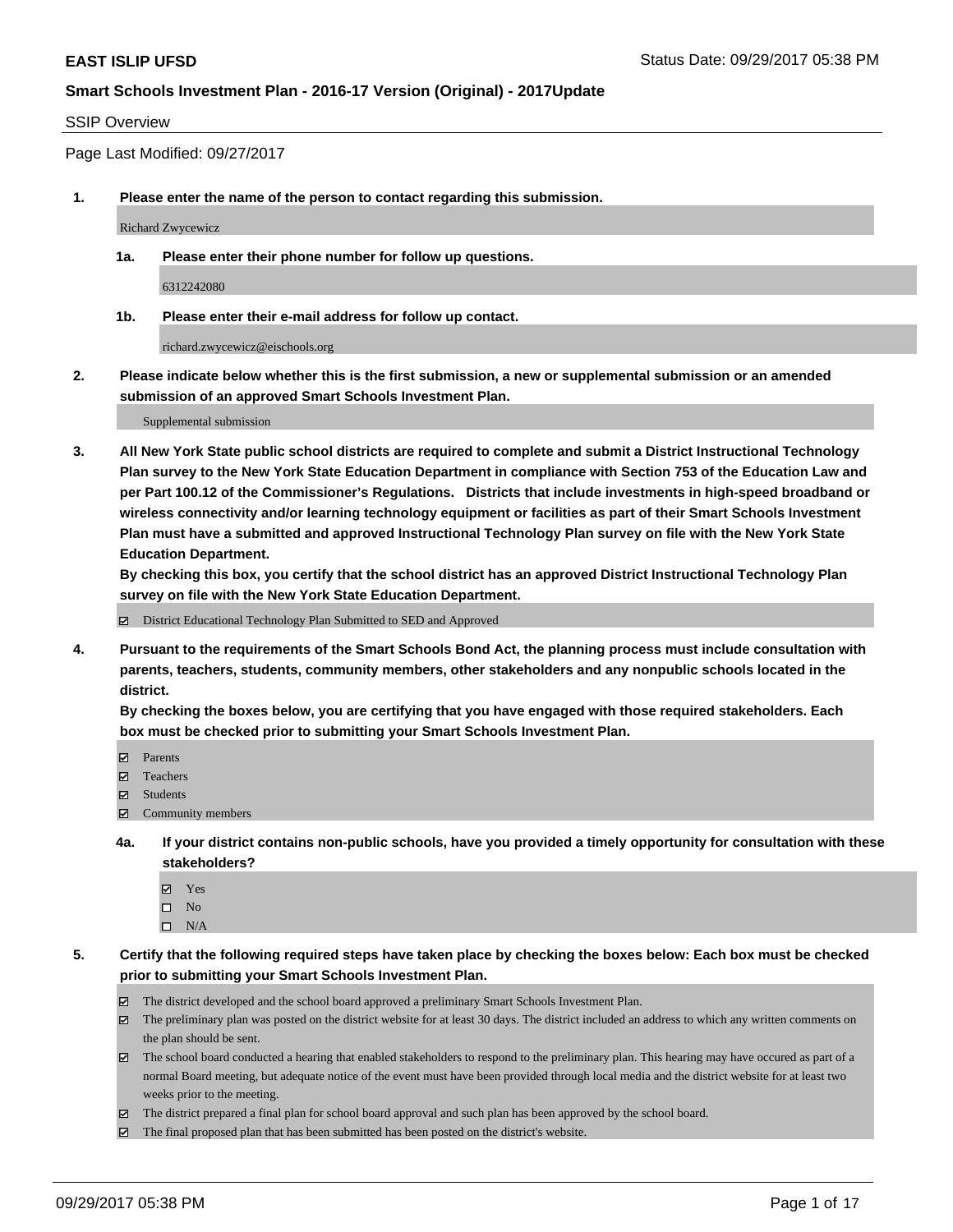#### SSIP Overview

Page Last Modified: 09/27/2017

**5a. Please upload the proposed Smart Schools Investment Plan (SSIP) that was posted on the district's website, along with any supporting materials. Note that this should be different than your recently submitted Educational Technology Survey. The Final SSIP, as approved by the School Board, should also be posted on the website and remain there during the course of the projects contained therein.**

Smart Schools Investment Plan Considerations for Public Comment Revised Fall 2016.pdf

**5b. Enter the webpage address where the final Smart Schools Investment Plan is posted. The Plan should remain posted for the life of the included projects.**

http://www.eischools.org/Assets/Smart\_Schools\_Bond\_Act/Smart\_Schools\_Bond\_Act.pdf

**6. Please enter an estimate of the total number of students and staff that will benefit from this Smart Schools Investment Plan based on the cumulative projects submitted to date.**

4,300

**7. An LEA/School District may partner with one or more other LEA/School Districts to form a consortium to pool Smart Schools Bond Act funds for a project that meets all other Smart School Bond Act requirements. Each school district participating in the consortium will need to file an approved Smart Schools Investment Plan for the project and submit a signed Memorandum of Understanding that sets forth the details of the consortium including the roles of each respective district.**

 $\Box$  The district plans to participate in a consortium to partner with other school district(s) to implement a Smart Schools project.

**8. Please enter the name and 6-digit SED Code for each LEA/School District participating in the Consortium.**

| <b>Partner LEA/District</b> | <b>ISED BEDS Code</b> |
|-----------------------------|-----------------------|
| (No Response)               | (No Response)         |

**9. Please upload a signed Memorandum of Understanding with all of the participating Consortium partners.**

(No Response)

**10. Your district's Smart Schools Bond Act Allocation is:**

\$3,332,894

**11. Enter the budget sub-allocations by category that you are submitting for approval at this time. If you are not budgeting SSBA funds for a category, please enter 0 (zero.) If the value entered is \$0, you will not be required to complete that survey question.**

|                                       | Sub-        |
|---------------------------------------|-------------|
|                                       | Allocations |
| <b>School Connectivity</b>            | 30,000      |
| Connectivity Projects for Communities | 0           |
| <b>Classroom Technology</b>           | 472,275     |
| Pre-Kindergarten Classrooms           | 0           |
| Replace Transportable Classrooms      | 0           |
| <b>High-Tech Security Features</b>    | 0           |
| Totals:                               | 502,275     |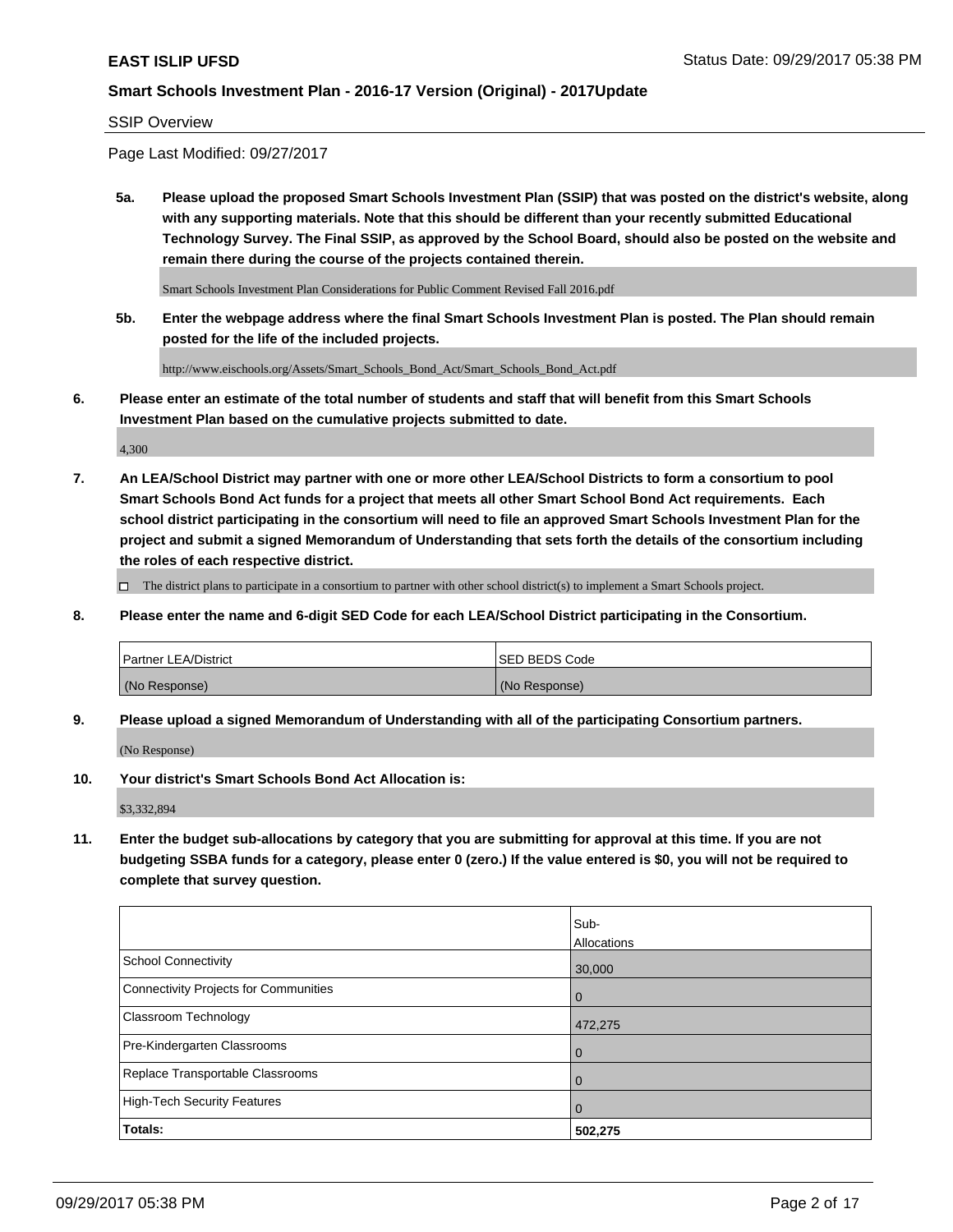### School Connectivity

Page Last Modified: 09/27/2017

- **1. In order for students and faculty to receive the maximum benefit from the technology made available under the Smart Schools Bond Act, their school buildings must possess sufficient connectivity infrastructure to ensure that devices can be used during the school day. Smart Schools Investment Plans must demonstrate that:**
	- **sufficient infrastructure that meets the Federal Communications Commission's 100 Mbps per 1,000 students standard currently exists in the buildings where new devices will be deployed, or**
	- **is a planned use of a portion of Smart Schools Bond Act funds, or**
	- **is under development through another funding source.**

**Smart Schools Bond Act funds used for technology infrastructure or classroom technology investments must increase the number of school buildings that meet or exceed the minimum speed standard of 100 Mbps per 1,000 students and staff within 12 months. This standard may be met on either a contracted 24/7 firm service or a "burstable" capability. If the standard is met under the burstable criteria, it must be:**

**1. Specifically codified in a service contract with a provider, and**

**2. Guaranteed to be available to all students and devices as needed, particularly during periods of high demand, such as computer-based testing (CBT) periods.**

**Please describe how your district already meets or is planning to meet this standard within 12 months of plan submission.**

We are in the process of upgrading our current network infrastructure to meet the Federal Communications Commission's 100 Mbps per 1,000 students standard. We should be able to meet this standard by October 2017.

- **1a. If a district believes that it will be impossible to meet this standard within 12 months, it may apply for a waiver of this requirement, as described on the Smart Schools website. The waiver must be filed and approved by SED prior to submitting this survey.**
	- By checking this box, you are certifying that the school district has an approved waiver of this requirement on file with the New York State Education Department.

### **2. Connectivity Speed Calculator (Required)**

|                         | Number of<br><b>Students</b> | Multiply by<br>100 Kbps | Divide by 1000 Current Speed<br>to Convert to<br>Required<br>Speed in Mb | in Mb | Expected<br>Speed to be<br>Attained Within   Required<br>12 Months | <b>Expected Date</b><br><b>When</b><br>Speed Will be |
|-------------------------|------------------------------|-------------------------|--------------------------------------------------------------------------|-------|--------------------------------------------------------------------|------------------------------------------------------|
|                         |                              |                         |                                                                          |       |                                                                    | Met                                                  |
| <b>Calculated Speed</b> | 3.891                        | 389.100                 | 389                                                                      | 300   | 400                                                                | 10/1/2017                                            |

### **3. Describe how you intend to use Smart Schools Bond Act funds for high-speed broadband and/or wireless connectivity projects in school buildings.**

We are currently using Smart Schools Bond funds to add secondary access point to our network for broadband connection and upgrading our switches to handle the increased capacity.We are also expanding our wireless infrastructure by installing additional wireless access points.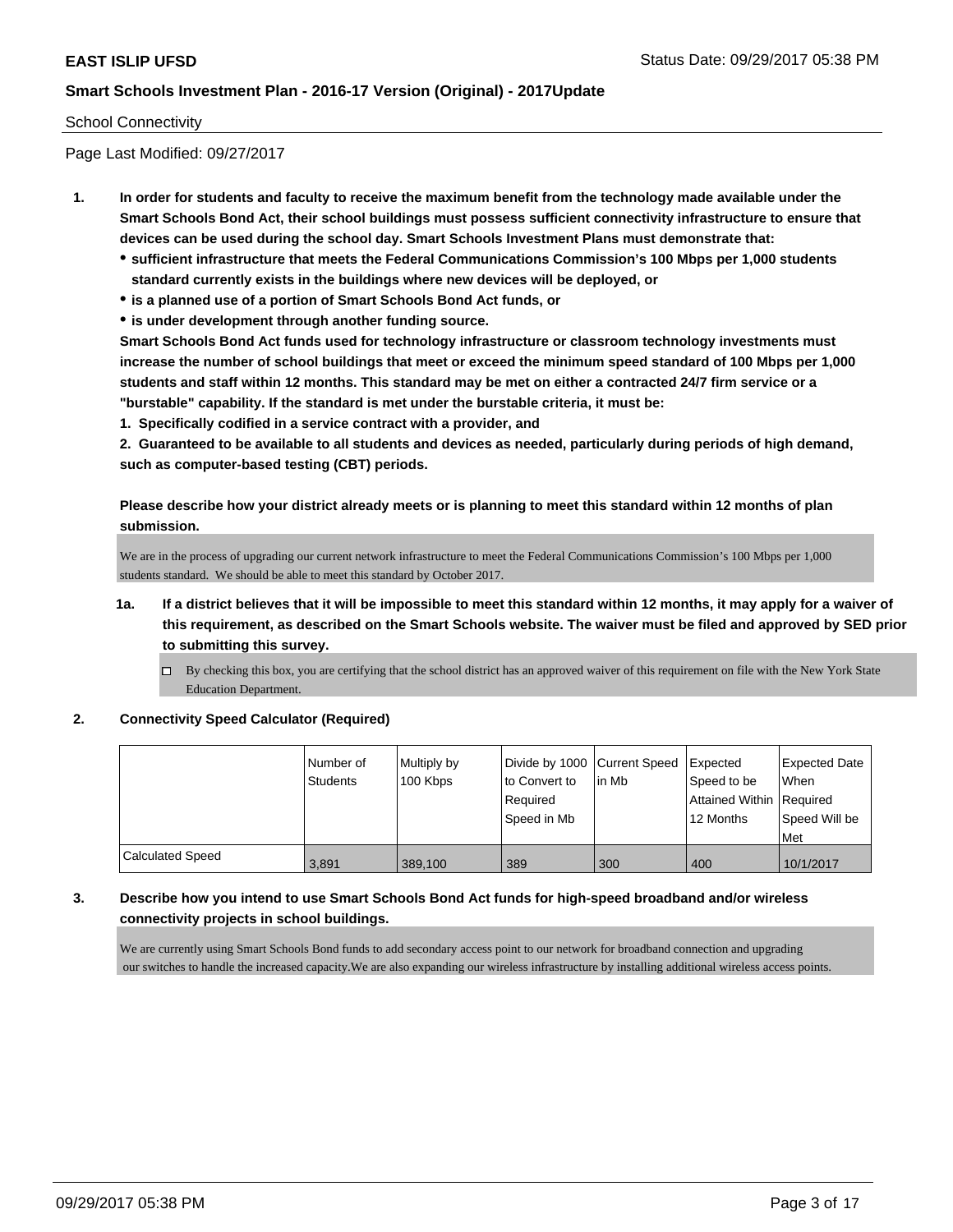### School Connectivity

Page Last Modified: 09/27/2017

**4. Describe the linkage between the district's District Instructional Technology Plan and the proposed projects. (There should be a link between your response to this question and your response to Question 1 in Part E. Curriculum and Instruction "What are the district's plans to use digital connectivity and technology to improve teaching and learning?)**

The East Islip School District supports the premise that all students in our school district will be able to access and effectively use any information needed to function as a productive member of the 21st century. Our mission, vision, beliefs, and goals serve to lead us to the realization that in the global networked environment, skills that revolve around technology and communication are essential to the success of students in the 21st century workforce.

East Islip UFSD Core Beliefs for Educational Technology

- Engagement and learning increase with the use of technology.
- Technology supports differentiation of learning.
- Active participation and contributions to the learning process increase with the use of technology.
- Project and inquiry-based learning experiences are enhanced with the use of technology.
- Technology skills are best learned in context through project and inquiry-based learning.
- Technology supports broader collaboration opportunities.
- 21st Century communication requires fluency in the use of technology.

These initiatives involve the effective integration of technology skills for improving academic achievement through understanding, practice and good decision making. In order to develop these skills, there must be sufficient school connectivity to support the technology.

 Students learn electronic research skills and utilization of on-line databases, as part of library instruction. Students learn, practice, and develop technology-based skills through curriculum. These include but are not limited to word processing, spreadsheet, graphics and graphical organization, presentation, and online research. Grade 6 and 8 students also participate in the Easy Tech Program to further build and assess technology skills. Students are expected to achieve a reasonable degree of technological literacy and independence by the end of grade 8.

Students will demonstrate an understanding of a variety of software applications through accessing, processing and transferring or recording information directly related to curriculum.

Students will utilize software applications and online resources to create and analyze information appropriate to the curriculum, and make informed decisions related to 21st century problem solving. We will also begin using technology to increase online collaboration.

**5. If the district wishes to have students and staff access the Internet from wireless devices within the school building, or in close proximity to it, it must first ensure that it has a robust Wi-Fi network in place that has sufficient bandwidth to meet user demand.**

**Please describe how you have quantified this demand and how you plan to meet this demand.**

By adding a secondary access point to our network for broadband connection and upgrading our switches to handle an increased capacity and installing additional wireles access points.

**6. As indicated on Page 5 of the guidance, the Office of Facilities Planning will have to conduct a preliminary review of all capital projects, including connectivity projects. Please indicate on a separate row each project number given to you by the Office of Facilities Planning.**

| <b>I</b> Project Number |  |  |
|-------------------------|--|--|
| 58-05-03-03-7-999-BA2   |  |  |

**7. Certain high-tech security and connectivity infrastructure projects may be eligible for an expedited review process as determined by the Office of Facilities Planning.**

### **Was your project deemed eligible for streamlined review?**

Yes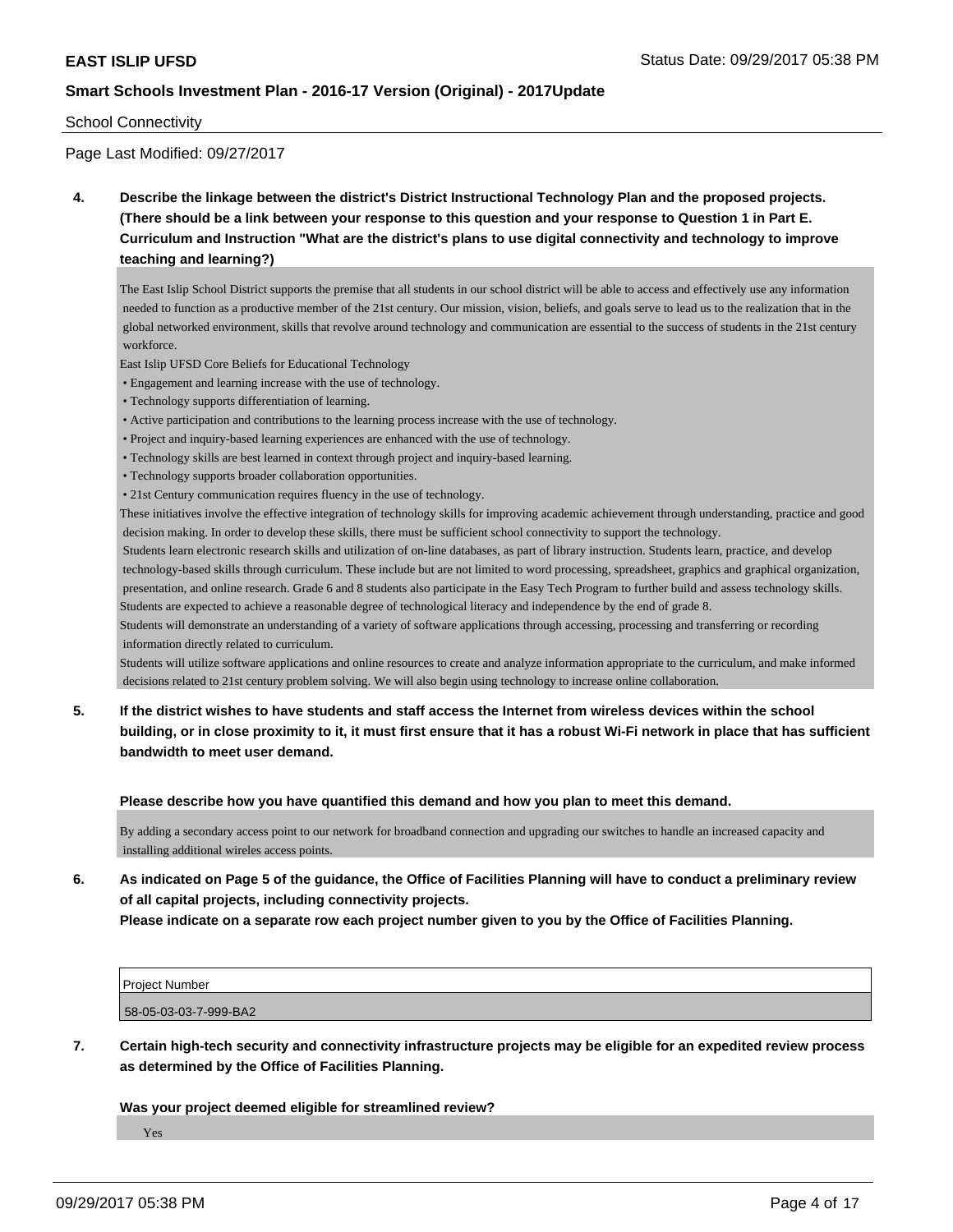School Connectivity

Page Last Modified: 09/27/2017

**7a. Districts that choose the Streamlined Review Process will be required to certify that they have reviewed all installations with their licensed architect or engineer of record and provide that person's name and license number. The licensed professional must review the products and proposed method of installation prior to implementation and review the work during and after completion in order to affirm that the work was codecompliant, if requested.**

I certify that I have reviewed all installations with a licensed architect or engineer of record.

**8. Include the name and license number of the architect or engineer of record.**

| Name                  | License Number |
|-----------------------|----------------|
| Michael J. Guido, Jr. | 248381         |

**9. If you are submitting an allocation for School Connectivity complete this table. Note that the calculated Total at the bottom of the table must equal the Total allocation for this category that you entered in the SSIP Overview overall budget.** 

|                                            | Sub-<br>Allocation |
|--------------------------------------------|--------------------|
| Network/Access Costs                       | (No Response)      |
| <b>Outside Plant Costs</b>                 | (No Response)      |
| School Internal Connections and Components | (No Response)      |
| <b>Professional Services</b>               | 30,000             |
| Testing                                    | (No Response)      |
| <b>Other Upfront Costs</b>                 | (No Response)      |
| <b>Other Costs</b>                         | (No Response)      |
| Totals:                                    | 30,000             |

**10. Please detail the type, quantity, per unit cost and total cost of the eligible items under each sub-category. This is especially important for any expenditures listed under the "Other" category. All expenditures must be eligible for tax-exempt financing to be reimbursed through the SSBA. Sufficient detail must be provided so that we can verify this is the case. If you have any questions, please contact us directly through smartschools@nysed.gov. NOTE: Wireless Access Points should be included in this category, not under Classroom Educational Technology, except those that will be loaned/purchased for nonpublic schools.**

| Select the allowable expenditure | Item to be purchased                                    | Quantity | Cost per Item | <b>Total Cost</b> |
|----------------------------------|---------------------------------------------------------|----------|---------------|-------------------|
| type.                            |                                                         |          |               |                   |
| Repeat to add another item under |                                                         |          |               |                   |
| each type.                       |                                                         |          |               |                   |
| <b>Professional Services</b>     | Installation of SMART Board (OCM Bid   50<br>$216 - 23$ |          | 600           | 30,000            |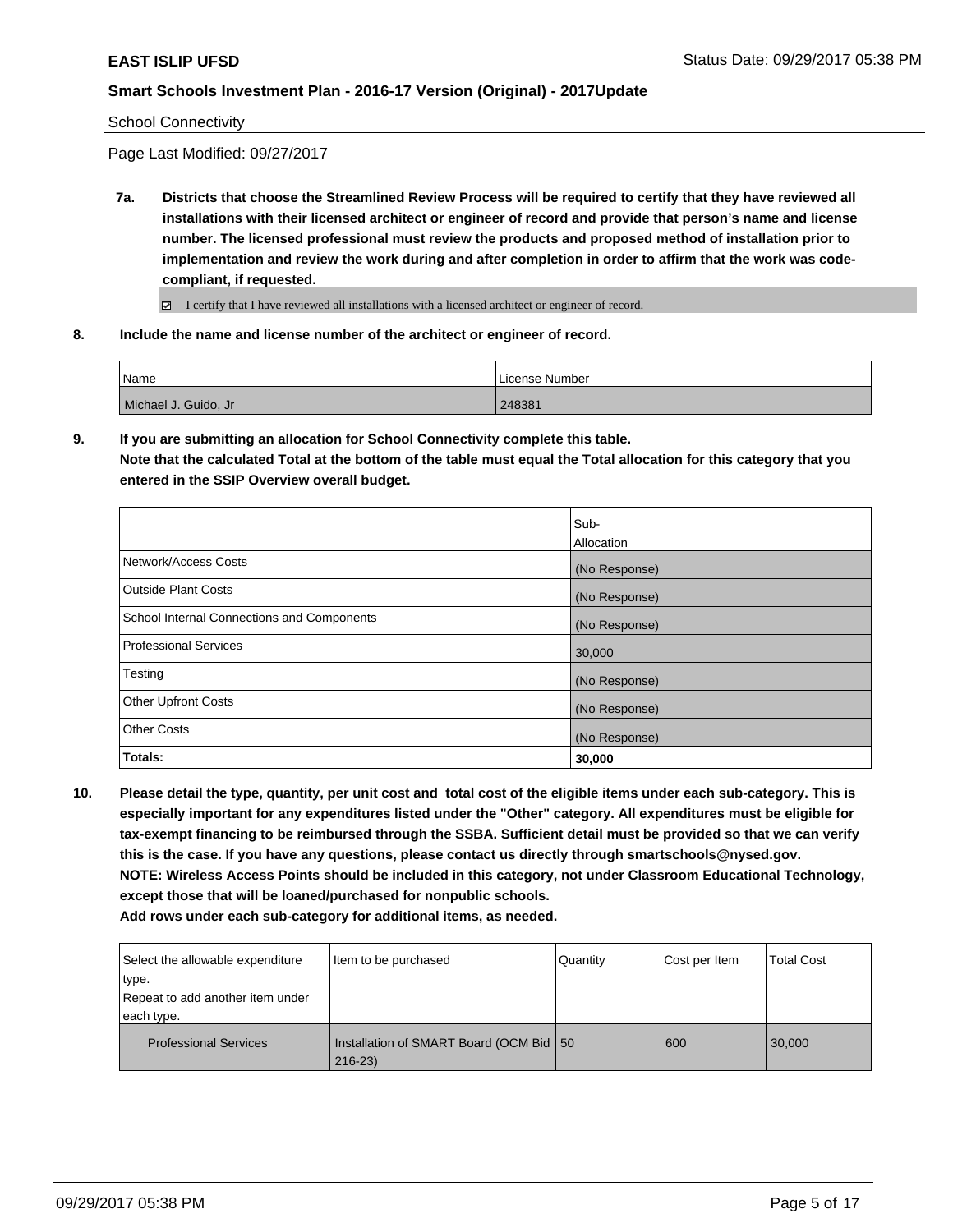Community Connectivity (Broadband and Wireless)

Page Last Modified: 09/27/2017

**1. Describe how you intend to use Smart Schools Bond Act funds for high-speed broadband and/or wireless connectivity projects in the community.**

(No Response)

**2. Please describe how the proposed project(s) will promote student achievement and increase student and/or staff access to the Internet in a manner that enhances student learning and/or instruction outside of the school day and/or school building.**

(No Response)

**3. Community connectivity projects must comply with all the necessary local building codes and regulations (building and related permits are not required prior to plan submission).**

 $\Box$  I certify that we will comply with all the necessary local building codes and regulations.

**4. Please describe the physical location of the proposed investment.**

(No Response)

**5. Please provide the initial list of partners participating in the Community Connectivity Broadband Project, along with their Federal Tax Identification (Employer Identification) number.**

| <b>Project Partners</b> | Federal ID #  |
|-------------------------|---------------|
| (No Response)           | (No Response) |

**6. If you are submitting an allocation for Community Connectivity, complete this table. Note that the calculated Total at the bottom of the table must equal the Total allocation for this category that you entered in the SSIP Overview overall budget.**

|                                    | Sub-Allocation |
|------------------------------------|----------------|
| Network/Access Costs               | (No Response)  |
| <b>Outside Plant Costs</b>         | (No Response)  |
| <b>Tower Costs</b>                 | (No Response)  |
| <b>Customer Premises Equipment</b> | (No Response)  |
| <b>Professional Services</b>       | (No Response)  |
| Testing                            | (No Response)  |
| <b>Other Upfront Costs</b>         | (No Response)  |
| <b>Other Costs</b>                 | (No Response)  |
| Totals:                            | 0              |

**7. Please detail the type, quantity, per unit cost and total cost of the eligible items under each sub-category. This is especially important for any expenditures listed under the "Other" category. All expenditures must be capital-bond eligible to be reimbursed through the SSBA. If you have any questions, please contact us directly through smartschools@nysed.gov.**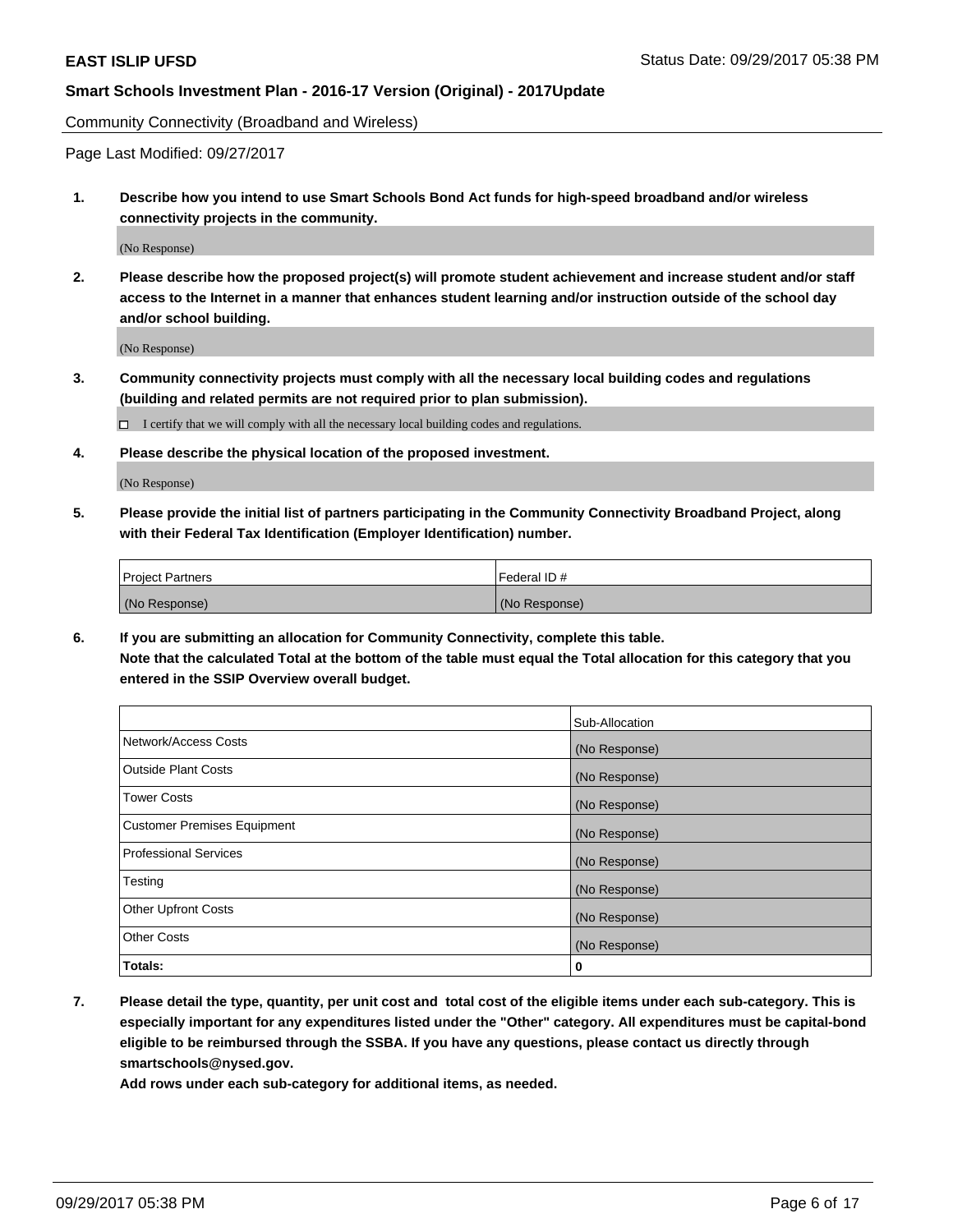Community Connectivity (Broadband and Wireless)

Page Last Modified: 09/27/2017

| Select the allowable expenditure<br>type.<br>Repeat to add another item under | Item to be purchased | Quantity      | Cost per Item | <b>Total Cost</b> |
|-------------------------------------------------------------------------------|----------------------|---------------|---------------|-------------------|
| each type.                                                                    |                      |               |               |                   |
| (No Response)                                                                 | (No Response)        | (No Response) | (No Response) | (No Response)     |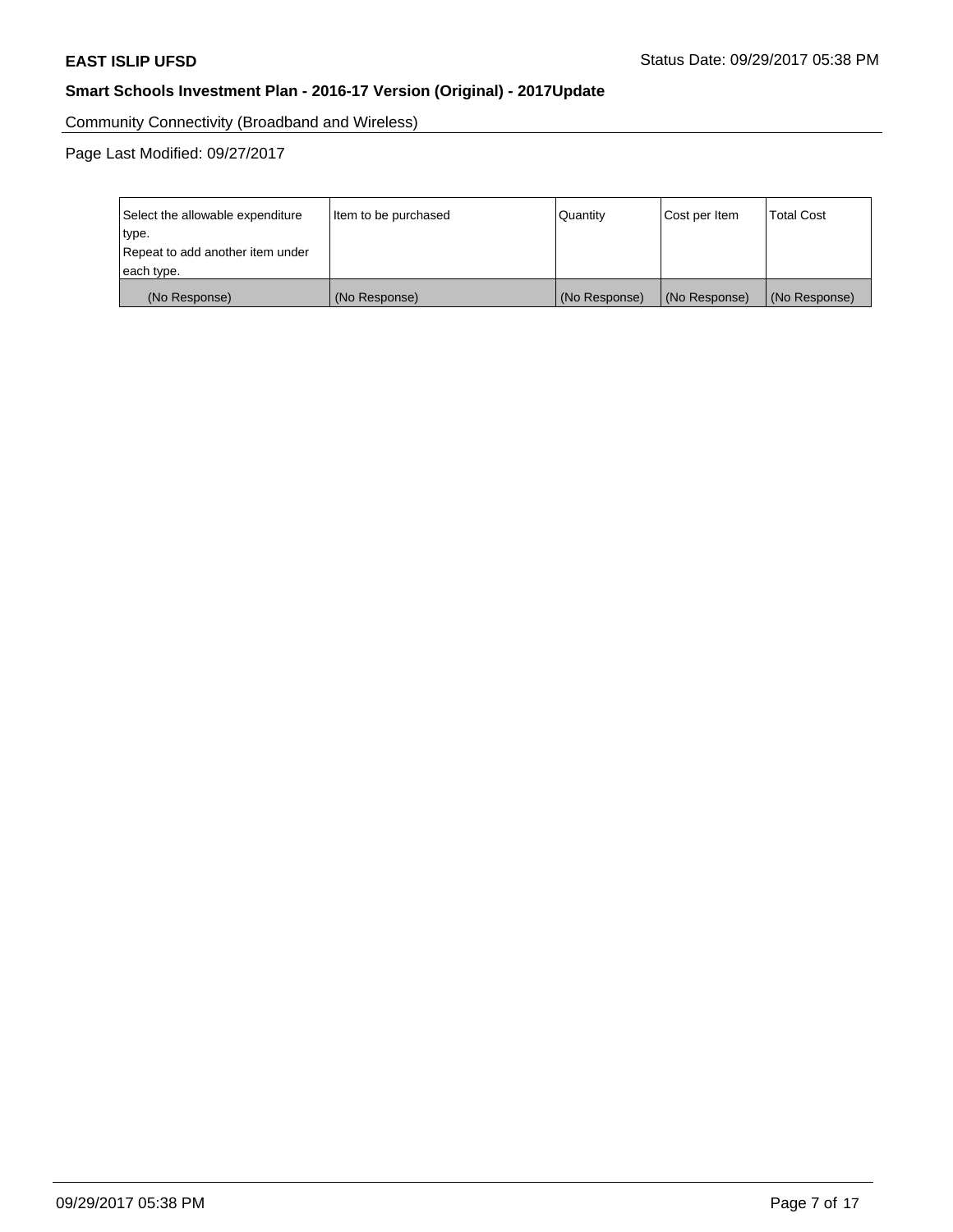### Classroom Learning Technology

Page Last Modified: 09/27/2017

**1. In order for students and faculty to receive the maximum benefit from the technology made available under the Smart Schools Bond Act, their school buildings must possess sufficient connectivity infrastructure to ensure that devices can be used during the school day. Smart Schools Investment Plans must demonstrate that sufficient infrastructure that meets the Federal Communications Commission's 100 Mbps per 1,000 students standard currently exists in the buildings where new devices will be deployed, or is a planned use of a portion of Smart Schools Bond Act funds, or is under development through another funding source.**

**Smart Schools Bond Act funds used for technology infrastructure or classroom technology investments must increase the number of school buildings that meet or exceed the minimum speed standard of 100 Mbps per 1,000 students and staff within 12 months. This standard may be met on either a contracted 24/7 firm service or a "burstable" capability. If the standard is met under the burstable criteria, it must be:**

**1. Specifically codified in a service contract with a provider, and**

**2. Guaranteed to be available to all students and devices as needed, particularly during periods of high demand, such as computer-based testing (CBT) periods.**

**Please describe how your district already meets or is planning to meet this standard within 12 months of plan submission.**

We are in the process of upgrading our current network infrastructure to meet the Federal Communications Commission's 100 Mbps per 1,000 students standard.

- **1a. If a district believes that it will be impossible to meet this standard within 12 months, it may apply for a waiver of this requirement, as described on the Smart Schools website. The waiver must be filed and approved by SED prior to submitting this survey.**
	- $\Box$  By checking this box, you are certifying that the school district has an approved waiver of this requirement on file with the New York State Education Department.

### **2. Connectivity Speed Calculator (Required)**

|                         | I Number of<br><b>Students</b> | Multiply by<br>100 Kbps | Divide by 1000 Current Speed<br>to Convert to<br>Reauired<br>l Speed in Mb | lin Mb | Expected<br>Speed to be<br>Attained Within Required<br>12 Months | Expected Date<br>When<br>Speed Will be<br><b>Met</b> |
|-------------------------|--------------------------------|-------------------------|----------------------------------------------------------------------------|--------|------------------------------------------------------------------|------------------------------------------------------|
| <b>Calculated Speed</b> | 3,891                          | 389,100                 | 389                                                                        | 300    | 400                                                              | 10/1/2017                                            |

**3. If the district wishes to have students and staff access the Internet from wireless devices within the school building, or in close proximity to it, it must first ensure that it has a robust Wi-Fi network in place that has sufficient bandwidth to meet user demand.**

**Please describe how you have quantified this demand and how you plan to meet this demand.**

We will continue to add secondary access points to our WiFi network. We have upgraded our switches and are creating a second internet line into the district to increase capacity and provide redundancy. Our BOCES Regional Information Center provides analytics of our bandwidth use.

**4. All New York State public school districts are required to complete and submit an Instructional Technology Plan survey to the New York State Education Department in compliance with Section 753 of the Education Law and per Part 100.12 of the Commissioner's Regulations.**

**Districts that include educational technology purchases as part of their Smart Schools Investment Plan must have a submitted and approved Instructional Technology Plan survey on file with the New York State Education Department.**

 $\boxtimes$  By checking this box, you are certifying that the school district has an approved Instructional Technology Plan survey on file with the New York State Education Department.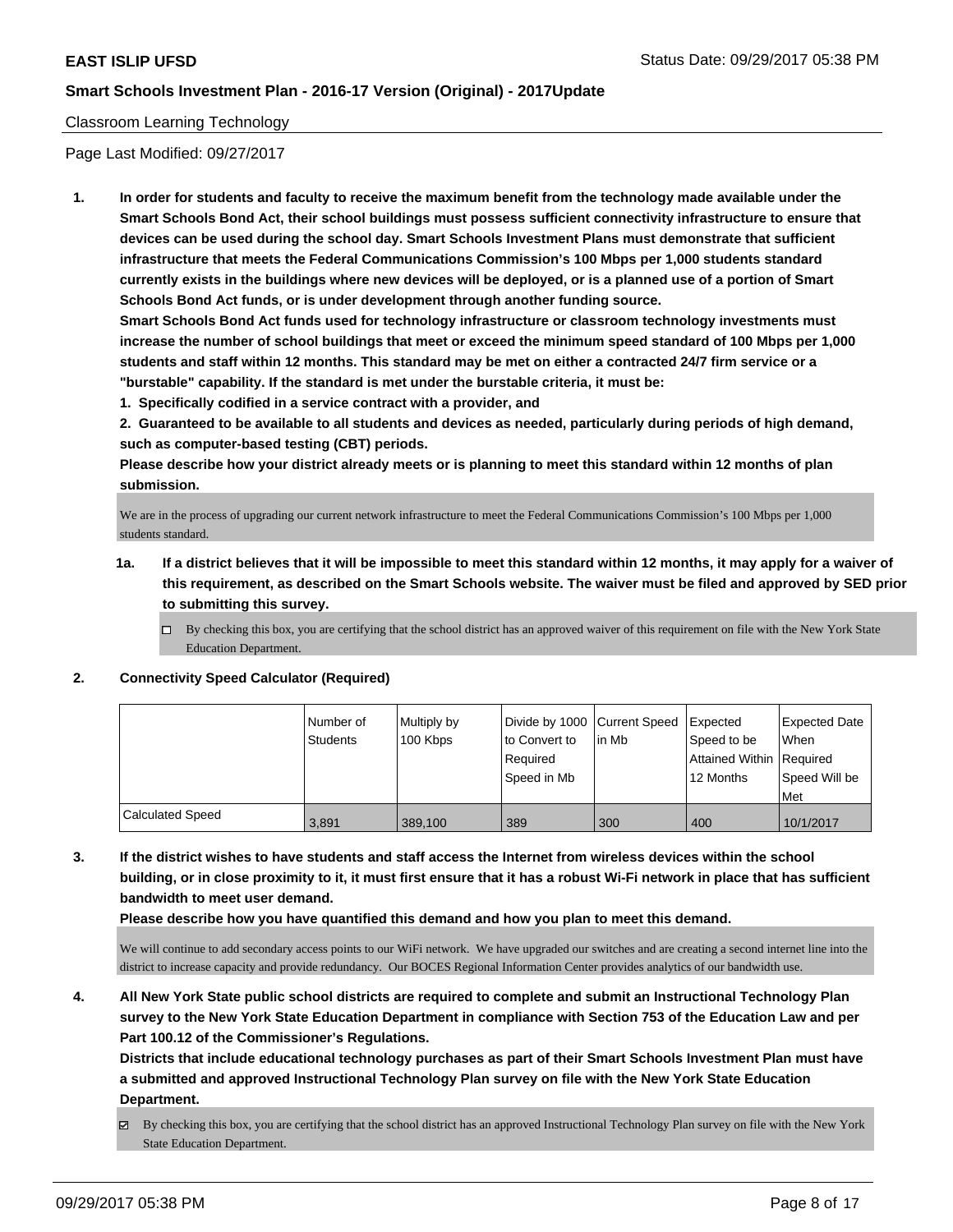### Classroom Learning Technology

Page Last Modified: 09/27/2017

**5. Describe the devices you intend to purchase and their compatibility with existing or planned platforms or systems. Specifically address the adequacy of each facility's electrical, HVAC and other infrastructure necessary to install and support the operation of the planned technology.**

We plan on outfitting all instructional spaces in our school buildings with interactive flat panels. This initiative is 85% complete and will be totally completed with the approval of this phase of the project. The interactive whiteboards are compatible with our current network infrastructure and the district will be purchasing additional Smart notebook licenses for the new install. We have determined that purchasing corresponding laptop computers for each interactive flat panel has provided a seamless transition. There is an adequate electrical supply in each classroom and building.

### **6. Describe how the proposed technology purchases will:**

- **> enhance differentiated instruction;**
- **> expand student learning inside and outside the classroom;**
- **> benefit students with disabilities and English language learners; and**
- **> contribute to the reduction of other learning gaps that have been identified within the district.**

**The expectation is that districts will place a priority on addressing the needs of students who struggle to succeed in a rigorous curriculum. Responses in this section should specifically address this concern and align with the district's Instructional Technology Plan (in particular Question 2 of E. Curriculum and Instruction: "Does the district's instructional technology plan address the needs of students with disabilities to ensure equitable access to instruction, materials and assessments?" and Question 3 of the same section: "Does the district's instructional technology plan address the provision of assistive technology specifically for students with disabilities to ensure access to and participation in the general curriculum?"**

The purchases identified by the East Islip UFSD using Smart Schools Investment Plan funds are directly aligned with our approved technology plan. The purchases support, in accordance with the plan, the use of technology to differentiate instruction for our students' uniqueness and maximize their ability to attain excellence as we guide and prepare them to become responsible citizens of the world. We recognize that our students learn better when they are fully engaged in multisensory hands-on learning. Interactive flat panels will facilitate differentiation and enhance multisensory learning.

These purchases address the needs of student with disabilities by allowing our teachers to demonstrate and utilize the same tools we plan to provide to our students with specific learning needs. For example, we use SOLO which is a literacy suite of the most popular assistive technology accommodations, including a text reader, graphic organizer, talking word processor, and word predictor for encouraging writing. Additionally, we use Read 180 and many web based and specialized applications that cater to the individual needs of students. Special education teachers make use of technology learning experiences for younger student with disabilities as an integral part of experiential learning.

The use of technology in the instruction of English language learners (ELLs) enhances instruction, student motivation, and confidence. Technology allows students access to instruction through graphics, video and audio. The implementation of a multi-media approach provides students with the background knowledge they need to understand new learning thus bridging the students' language acquisition. Interactive flat panels enable application to enhance student vocabulary and to communicate content in multiple ways.

The interactive flat panels will offer our students an interactive display that will be both engaging and interactive. The software package installed with the flat panels will assist our teachers in delivering instruction in a way that is interactive for all of our students. Classroom applications for using interactive flat panels not only enables multimedia lessons and presentations including audio and video but will also increase collaborative problem solving. Recorded lessons that can be used by to facilitate instruction in the school building and at home.

## **7. Where appropriate, describe how the proposed technology purchases will enhance ongoing communication with parents and other stakeholders and help the district facilitate technology-based regional partnerships, including distance learning and other efforts.**

Interactive flat panel technology can be used to enhance presentation to parents and groups beyond the school day. Recording lessons and accessing content through the internet can supplement instruction through distance learning.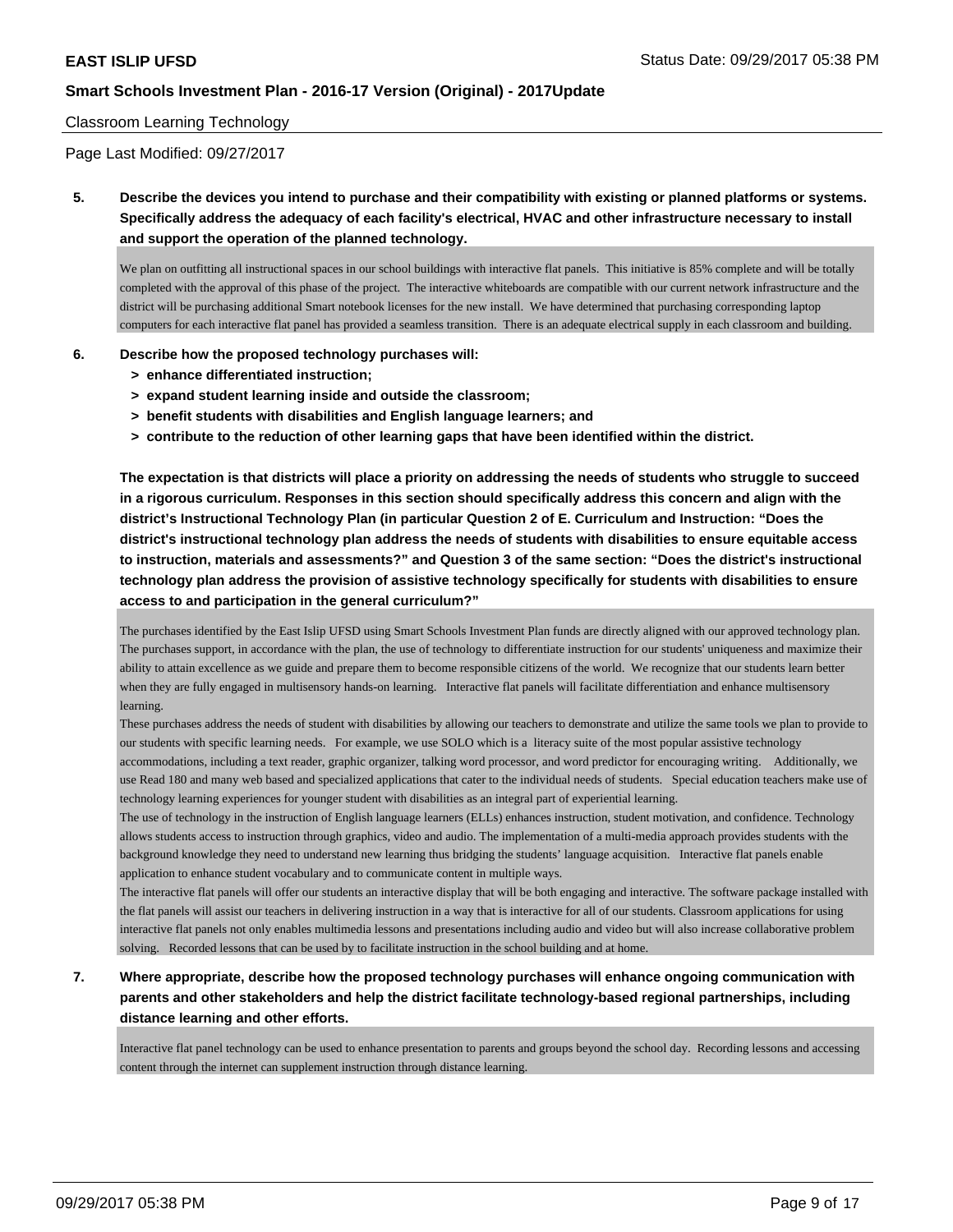### Classroom Learning Technology

Page Last Modified: 09/27/2017

**8. Describe the district's plan to provide professional development to ensure that administrators, teachers and staff can employ the technology purchased to enhance instruction successfully.**

**Note: This response should be aligned and expanded upon in accordance with your district's response to Question 1 of F. Professional Development of your Instructional Technology Plan: "Please provide a summary of professional development offered to teachers and staff, for the time period covered by this plan, to support technology to enhance teaching and learning. Please include topics, audience and method of delivery within your summary."**

Our professional development focuses on an ongoing program with the following overarching goals:

- To provide training through, the BOCES Model Schools Program, to ensure that the professional staff has the support needed to use educational technology to deliver and support instruction.
- To provide opportunities for all staff to enhance their educational technology knowledge and skills through turn-key training opportunities.
- To provide educators with access to professional development in the use of educational technology in order to prepare them to help students become college and career ready.

We will use of Superintendent Conference days to provide professional development to all staff. Our district utilizes Model School Days through Eastern Suffolk BOCES which provide us with a technology integration specialist. Our professional development will focus on integrating the interactive flat panels and software into instructional practices. We will also make use of an online real time assistance program. To help our educators utilize the SMART Learning Suite to its fullest potential we will be working with Teq's Professional Development team (3rd party vendor) to provide comprehensive professional development. In addition to basic smart board operation and lesson planning, topics will include:

- Integration with Student Devices
- Game-Based Learning
- Insight into Learning
- Saving Time in the Classroom
- **9. Districts must contact the SUNY/CUNY teacher preparation program that supplies the largest number of the district's new teachers to request advice on innovative uses and best practices at the intersection of pedagogy and educational technology.**
	- $\boxtimes$  By checking this box, you certify that you have contacted the SUNY/CUNY teacher preparation program that supplies the largest number of your new teachers to request advice on these issues.
	- **9a. Please enter the name of the SUNY or CUNY Institution that you contacted.**

SUNY Old Westbury

**9b. Enter the primary Institution phone number.**

(516) 876-3000

**9c. Enter the name of the contact person with whom you consulted and/or will be collaborating with on innovative uses of technology and best practices.**

Dr. Nancy Brown

**10. A district whose Smart Schools Investment Plan proposes the purchase of technology devices and other hardware must account for nonpublic schools in the district.**

**Are there nonpublic schools within your school district?**

Yes

 $\square$  No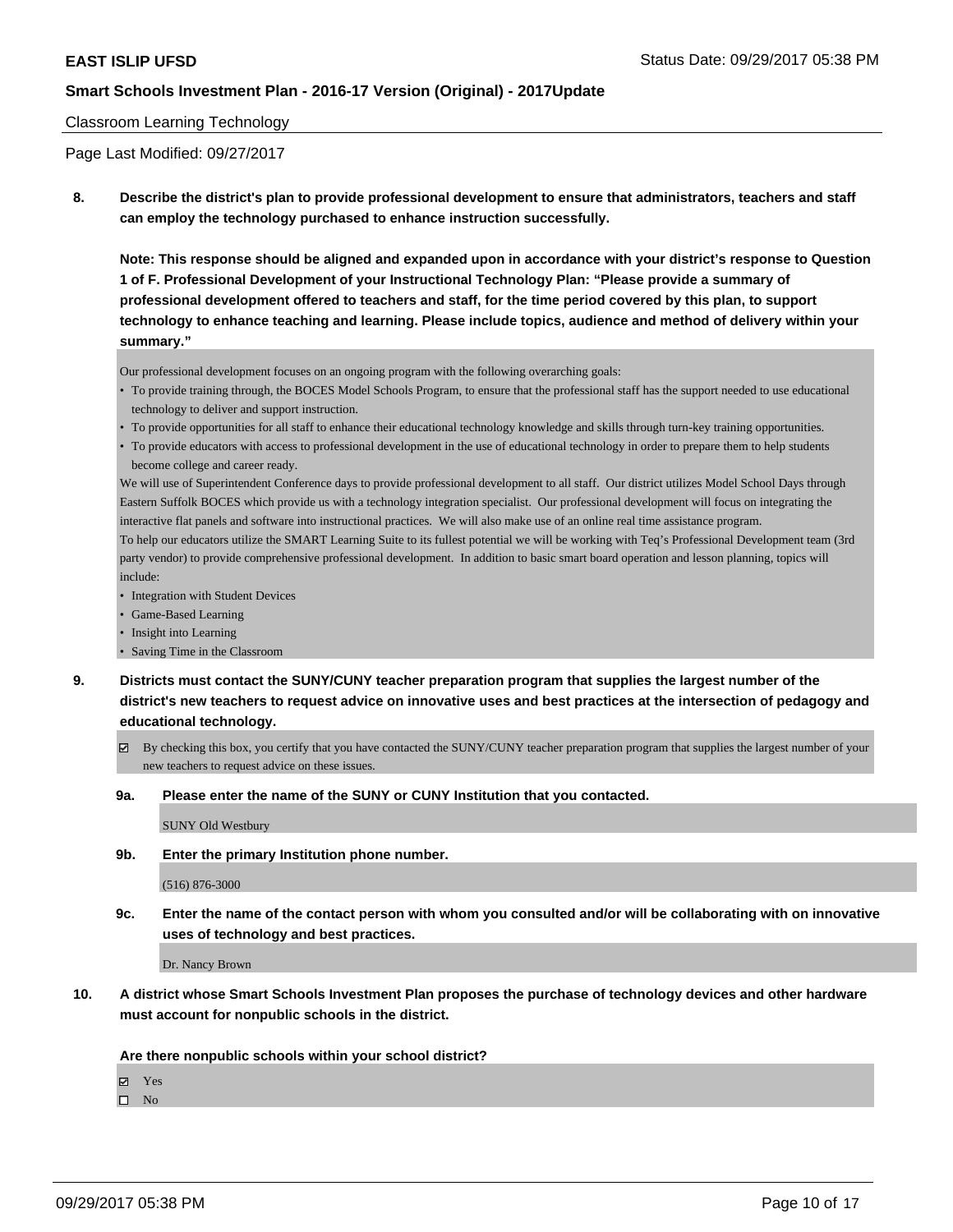### Classroom Learning Technology

Page Last Modified: 09/27/2017

**10a. Describe your plan to loan purchased hardware to nonpublic schools within your district. The plan should use your district's nonpublic per-student loan amount calculated below, within the framework of the guidance. Please enter the date by which nonpublic schools must request classroom technology items. Also, specify in your response the devices that the nonpublic schools have requested, as well as in the in the Budget and the Expenditure Table at the end of the page.**

The Smart Schools Bond Act requires that school districts must loan, upon request, any classroom technology purchased by the district with Smart Schools Bond Act funding to students attending nonpublic schools within the same school district. No school district may loan Smart Schools Bond Act classroom technology in an aggregate amount greater than two hundred and fifty dollars (\$250) multiplied by the nonpublic school enrollment in the base year at the time of enactment/ (\$100,000).

All requests for the purchase and loan of Smart Schools Bond Act classroom technology must be received by the District on or after June 1, but no later than June 30 of the school year prior to that for which such technology is being requested. All nonpublic schools within the District's boundaries will be provided with notice of this request date on or before March 1 of each year. A parent or guardian of a child not attending a non-public school prior to June 30 may submit a written request for Smart Schools classroom technology within thirty (30) days after such child becomes enrolled in such nonpublic school. All other requests made after the June 30 deadline will not be denied where a reasonable explanation is given for the delay in making the request and such requests meet the criteria outlined in this regulation.

The district meets at minimum annually (if not more often) to discuss the allocation of granted Federal funds for staff development and equipment purchases. Included in this agenda will be Smart School Bond funded purchases. The recommendation and determination for the next school year is being researched.

We met with the administration of St. Mary's School on August 28, 2017, to discuss the technology being requested and to develop an appropriate budget.

**10b. A final Smart Schools Investment Plan cannot be approved until school authorities have adopted regulations specifying the date by which requests from nonpublic schools for the purchase and loan of Smart Schools Bond Act classroom technology must be received by the district.**

 $\boxtimes$  By checking this box, you certify that you have such a plan and associated regulations in place that have been made public.

#### **11. Nonpublic Classroom Technology Loan Calculator**

**The Smart Schools Bond Act provides that any Classroom Learning Technology purchases made using Smart Schools funds shall be lent, upon request, to nonpublic schools in the district. However, no school district shall be required to loan technology in amounts greater than the total obtained and spent on technology pursuant to the Smart Schools Bond Act and the value of such loan may not exceed the total of \$250 multiplied by the nonpublic school enrollment in the base year at the time of enactment.**

**See:**

**http://www.p12.nysed.gov/mgtserv/smart\_schools/docs/Smart\_Schools\_Bond\_Act\_Guidance\_04.27.15\_Final.pdf.**

|                                     | 1. Classroom<br>Technology<br>Sub-allocation | 12. Public<br>Enrollment<br>(2014-15) | 3. Nonpublic<br>l Enrollment<br>$(2014 - 15)$ | l 4. Sum of<br>Public and<br>l Nonpublic<br>l Enrollment | 15. Total Per<br>Pupil Sub-<br>l allocation | 6. Total<br>Nonpublic Loan<br>Amount |
|-------------------------------------|----------------------------------------------|---------------------------------------|-----------------------------------------------|----------------------------------------------------------|---------------------------------------------|--------------------------------------|
| Calculated Nonpublic Loan<br>Amount | 472.275                                      | 3.946                                 | 400                                           | 4.349                                                    | 109                                         | 43.600                               |

**12. To ensure the sustainability of technology purchases made with Smart Schools funds, districts must demonstrate a long-term plan to maintain and replace technology purchases supported by Smart Schools Bond Act funds. This sustainability plan shall demonstrate a district's capacity to support recurring costs of use that are ineligible for Smart Schools Bond Act funding such as device maintenance, technical support, Internet and wireless fees, maintenance of hotspots, staff professional development, building maintenance and the replacement of incidental items. Further, such a sustainability plan shall include a long-term plan for the replacement of purchased devices and equipment at the end of their useful life with other funding sources.**

 $\boxtimes$  By checking this box, you certify that the district has a sustainability plan as described above.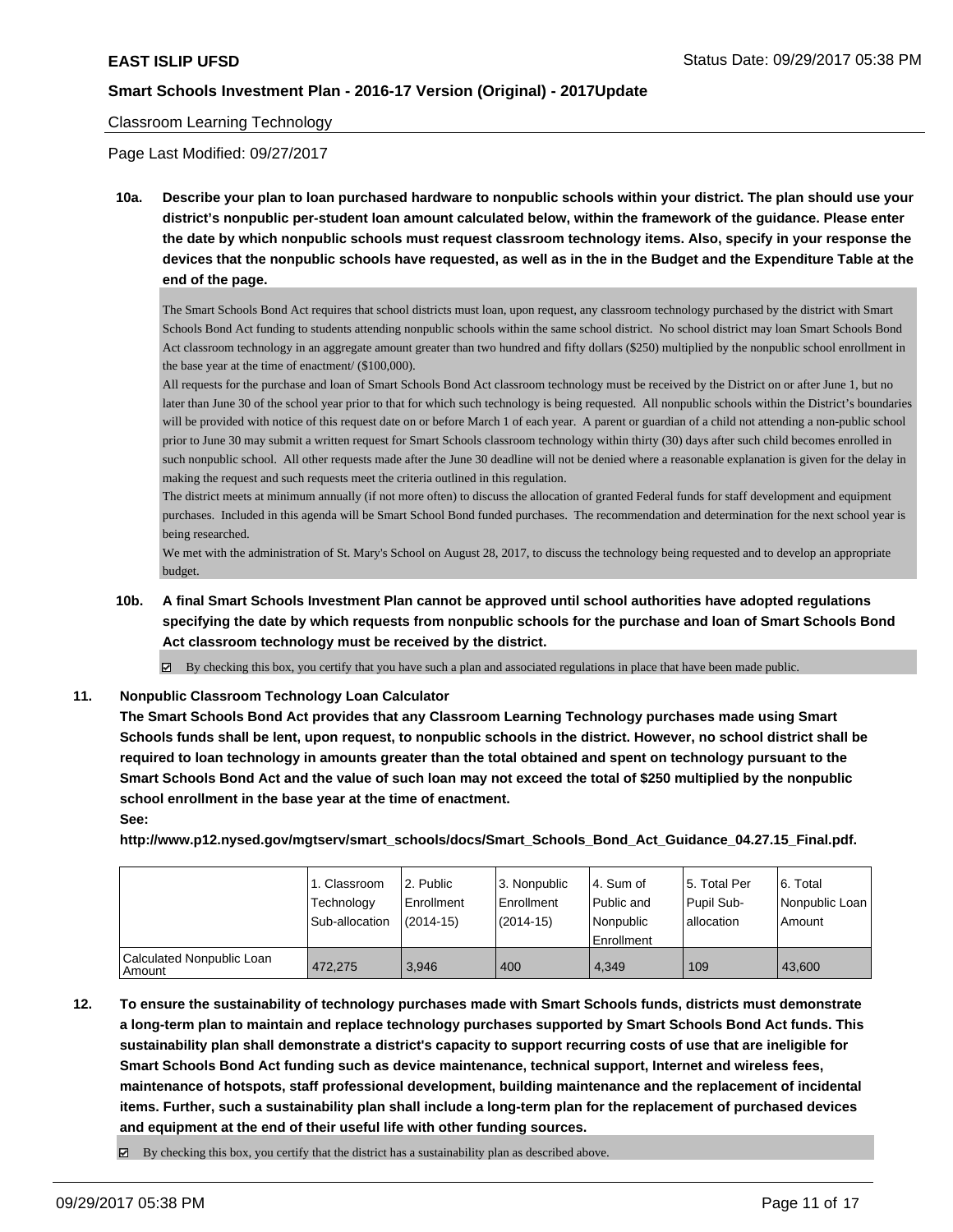### Classroom Learning Technology

Page Last Modified: 09/27/2017

**13. Districts must ensure that devices purchased with Smart Schools Bond funds will be distributed, prepared for use, maintained and supported appropriately. Districts must maintain detailed device inventories in accordance with generally accepted accounting principles.**

By checking this box, you certify that the district has a distribution and inventory management plan and system in place.

**14. If you are submitting an allocation for Classroom Learning Technology complete this table. Note that the calculated Total at the bottom of the table must equal the Total allocation for this category that you entered in the SSIP Overview overall budget.**

|                         | Sub-Allocation |
|-------------------------|----------------|
| Interactive Whiteboards | 390,275        |
| Computer Servers        | (No Response)  |
| Desktop Computers       | (No Response)  |
| Laptop Computers        | 64,000         |
| <b>Tablet Computers</b> | 11,960         |
| <b>Other Costs</b>      | 6,040          |
| Totals:                 | 472,275        |

**15. Please detail the type, quantity, per unit cost and total cost of the eligible items under each sub-category. This is especially important for any expenditures listed under the "Other" category. All expenditures must be capital-bond eligible to be reimbursed through the SSBA. If you have any questions, please contact us directly through smartschools@nysed.gov.**

**Please specify in the "Item to be Purchased" field which specific expenditures and items are planned to meet the district's nonpublic loan requirement, if applicable.**

**NOTE: Wireless Access Points that will be loaned/purchased for nonpublic schools should ONLY be included in this category, not under School Connectivity, where public school districts would list them.**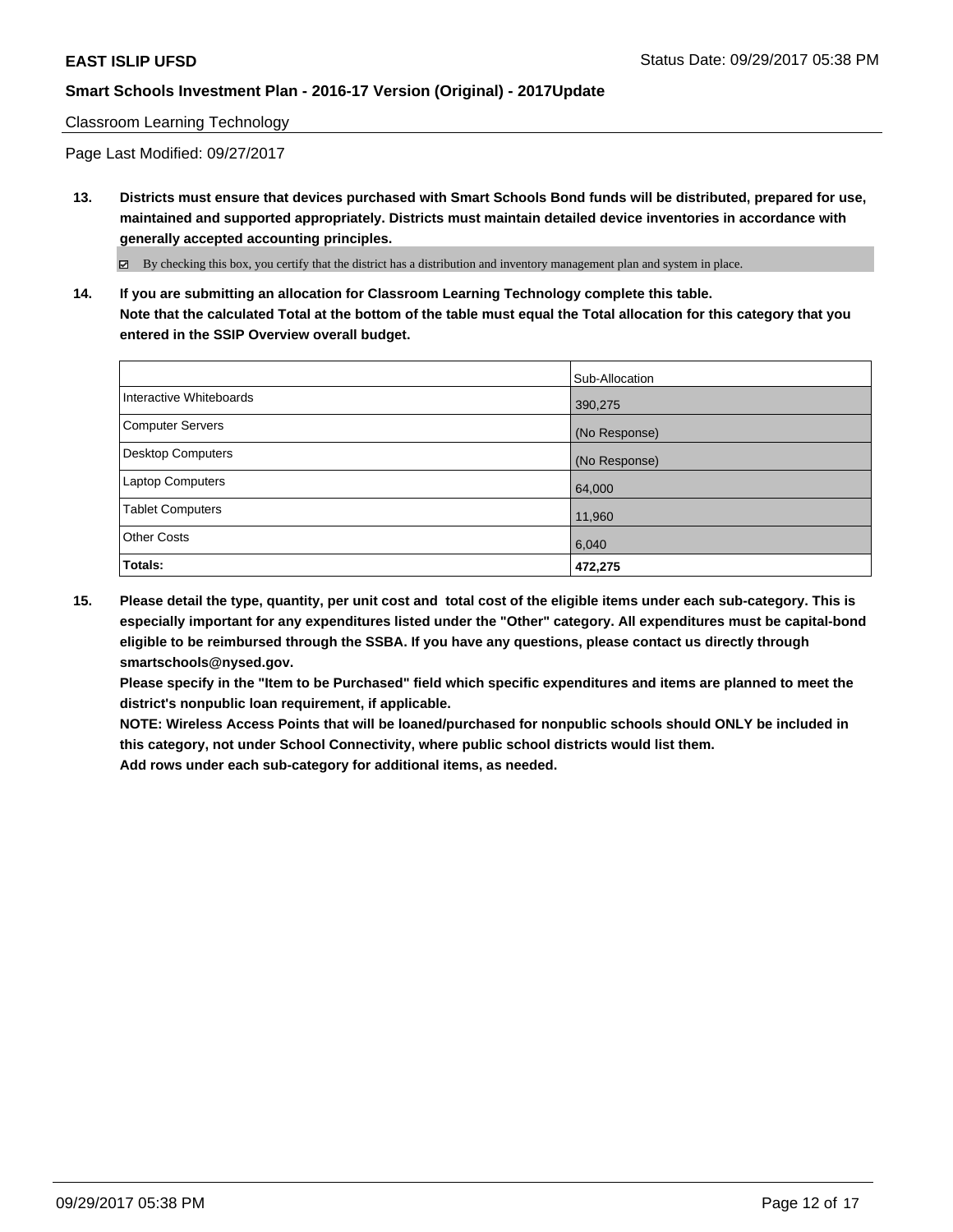# Classroom Learning Technology

Page Last Modified: 09/27/2017

| Select the allowable expenditure<br>type.<br>Repeat to add another item under<br>each type. | Item to be Purchased                                                        | Quantity | Cost per Item | <b>Total Cost</b> |
|---------------------------------------------------------------------------------------------|-----------------------------------------------------------------------------|----------|---------------|-------------------|
| Interactive Whiteboards                                                                     | 65 inch 6065-V2 Series SMART Board<br>Interactive Flat Panel (SPNL-6065-V2) | 60       | 3,999         | 239.940           |
| Interactive Whiteboards                                                                     | 25ft HDMI Cable                                                             | 75       | 38            | 2,850             |
| Interactive Whiteboards                                                                     | Rail System and mount for Interactive<br><b>Flat Panel</b>                  | 50       | 50            | 22,500            |
| Interactive Whiteboards                                                                     | 75 inch SMART Board 6075 interactive<br>flat panell                         | 15       | 5,999         | 89,985            |
| Interactive Whiteboards                                                                     | Floor Stand for SB660/680i3,<br>SBD680i3, SB685ix                           | 25       | 1.400         | 35,000            |
| <b>Laptop Computers</b>                                                                     | 250 GB Core i5 HP Laptop with DVD                                           | 75       | 512           | 38,400            |
| <b>Laptop Computers</b>                                                                     | Nonpub 250 GB Core i5 HP Laptop<br>with DVD                                 | 50       | 512           | 25,600            |
| <b>Tablet Computers</b>                                                                     | Nonpub iPad wi-Fi 32GB                                                      | 40       | 299           | 11,960            |
| <b>Other Costs</b>                                                                          | Nonpub Brenthaven Edge 360 iPad<br>Case                                     | 40       | 50            | 2,000             |
| <b>Other Costs</b>                                                                          | <b>Nonpub Undetermined Expenditures</b>                                     | 1        | 4,040         | 4,040             |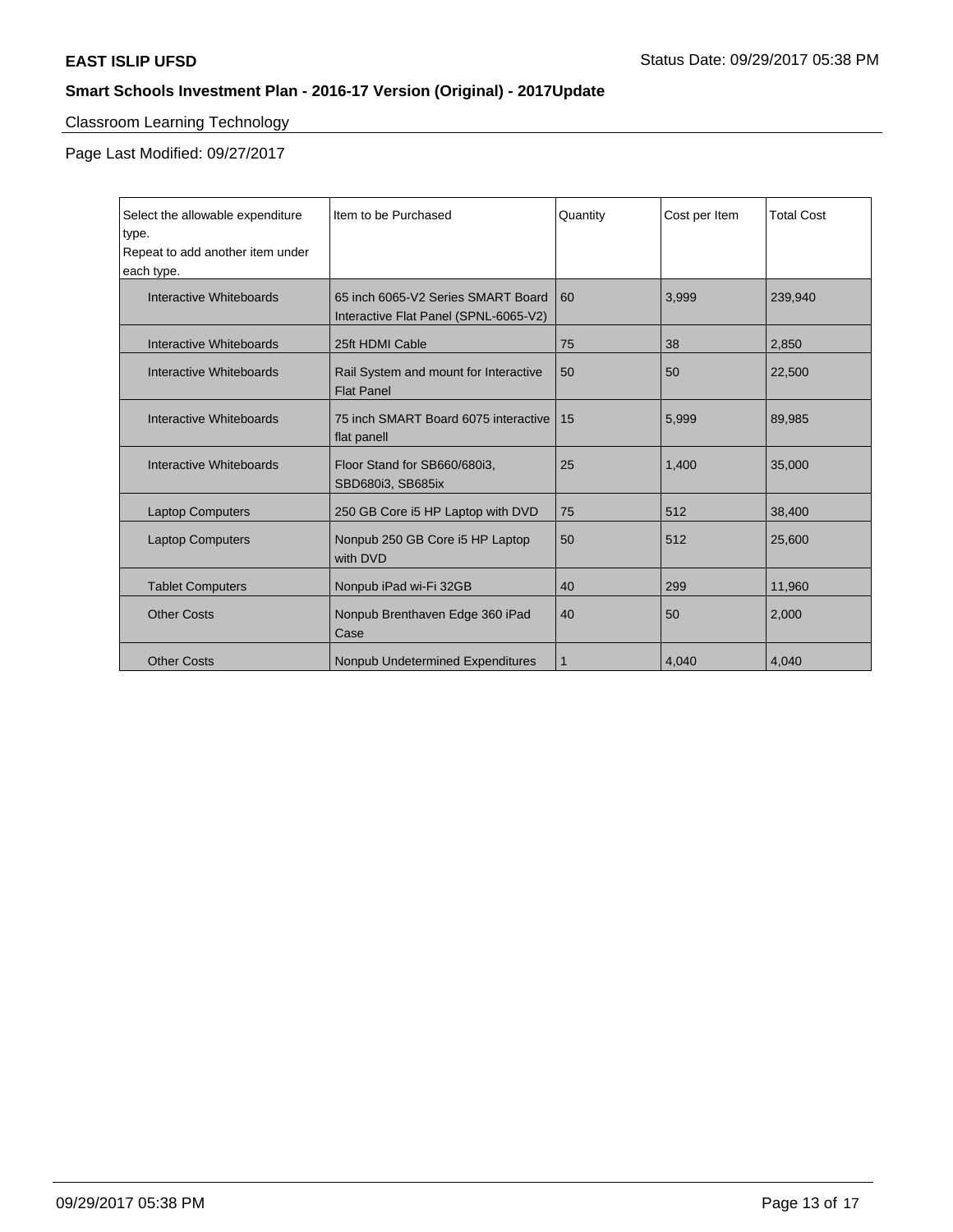### Pre-Kindergarten Classrooms

Page Last Modified: 09/27/2017

**1. Provide information regarding how and where the district is currently serving pre-kindergarten students and justify the need for additional space with enrollment projections over 3 years.**

(No Response)

- **2. Describe the district's plan to construct, enhance or modernize education facilities to accommodate prekindergarten programs. Such plans must include:**
	- **Specific descriptions of what the district intends to do to each space;**
	- **An affirmation that pre-kindergarten classrooms will contain a minimum of 900 square feet per classroom;**
	- **The number of classrooms involved;**
	- **The approximate construction costs per classroom; and**
	- **Confirmation that the space is district-owned or has a long-term lease that exceeds the probable useful life of the improvements.**

(No Response)

**3. Smart Schools Bond Act funds may only be used for capital construction costs. Describe the type and amount of additional funds that will be required to support ineligible ongoing costs (e.g. instruction, supplies) associated with any additional pre-kindergarten classrooms that the district plans to add.**

(No Response)

**4. All plans and specifications for the erection, repair, enlargement or remodeling of school buildings in any public school district in the State must be reviewed and approved by the Commissioner. Districts that plan capital projects using their Smart Schools Bond Act funds will undergo a Preliminary Review Process by the Office of Facilities Planning.**

**Please indicate on a separate row each project number given to you by the Office of Facilities Planning.**

| Project Number |  |
|----------------|--|
| (No Response)  |  |

**5. If you have made an allocation for Pre-Kindergarten Classrooms, complete this table.**

**Note that the calculated Total at the bottom of the table must equal the Total allocation for this category that you entered in the SSIP Overview overall budget.**

|                                          | Sub-Allocation |
|------------------------------------------|----------------|
| Construct Pre-K Classrooms               | (No Response)  |
| Enhance/Modernize Educational Facilities | (No Response)  |
| <b>Other Costs</b>                       | (No Response)  |
| <b>Totals:</b>                           | 0              |

**6. Please detail the type, quantity, per unit cost and total cost of the eligible items under each sub-category. This is especially important for any expenditures listed under the "Other" category. All expenditures must be capital-bond eligible to be reimbursed through the SSBA. If you have any questions, please contact us directly through smartschools@nysed.gov.**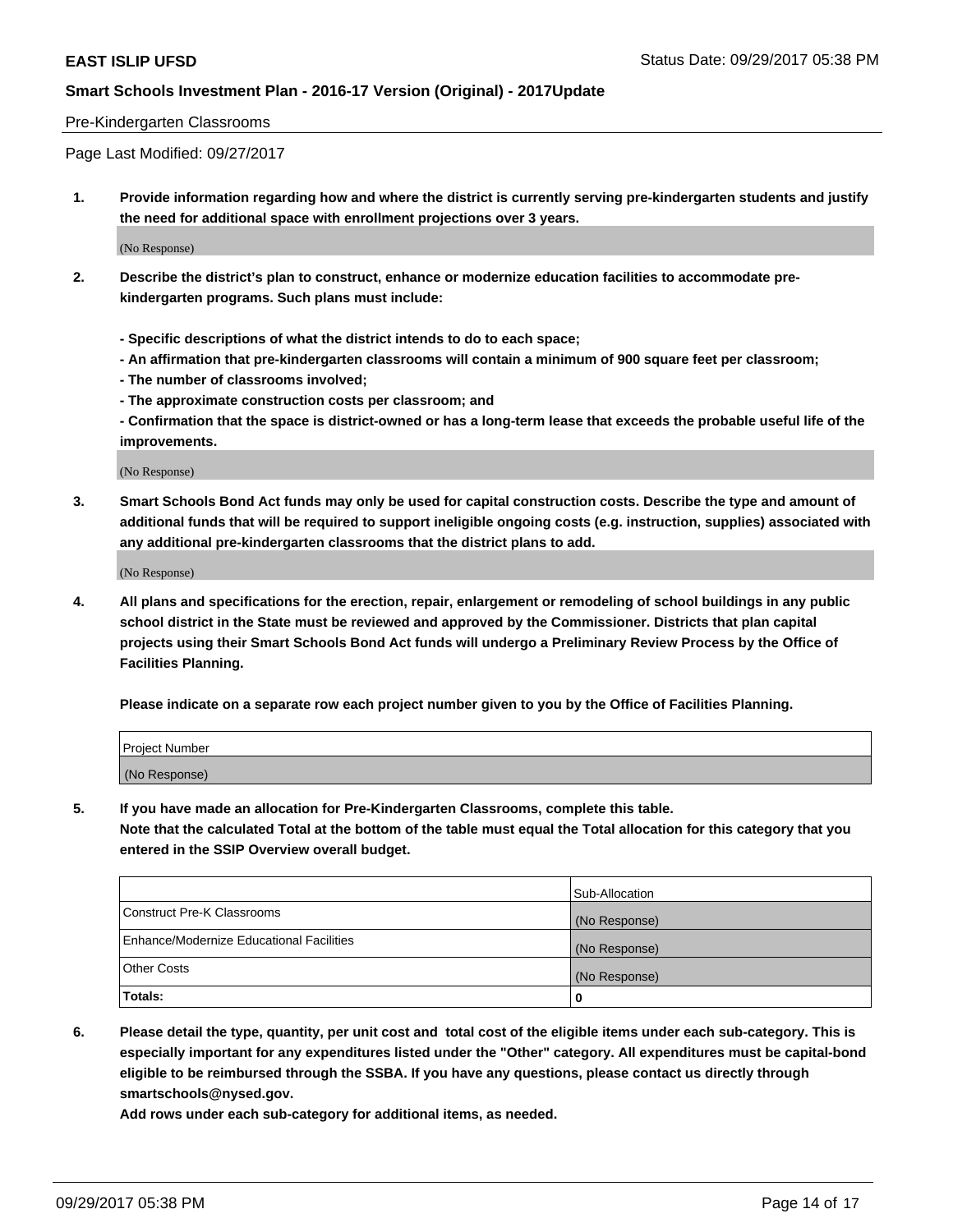# Pre-Kindergarten Classrooms

Page Last Modified: 09/27/2017

| Select the allowable expenditure | Item to be purchased | Quantity      | Cost per Item | <b>Total Cost</b> |
|----------------------------------|----------------------|---------------|---------------|-------------------|
| type.                            |                      |               |               |                   |
| Repeat to add another item under |                      |               |               |                   |
| each type.                       |                      |               |               |                   |
| (No Response)                    | (No Response)        | (No Response) | (No Response) | (No Response)     |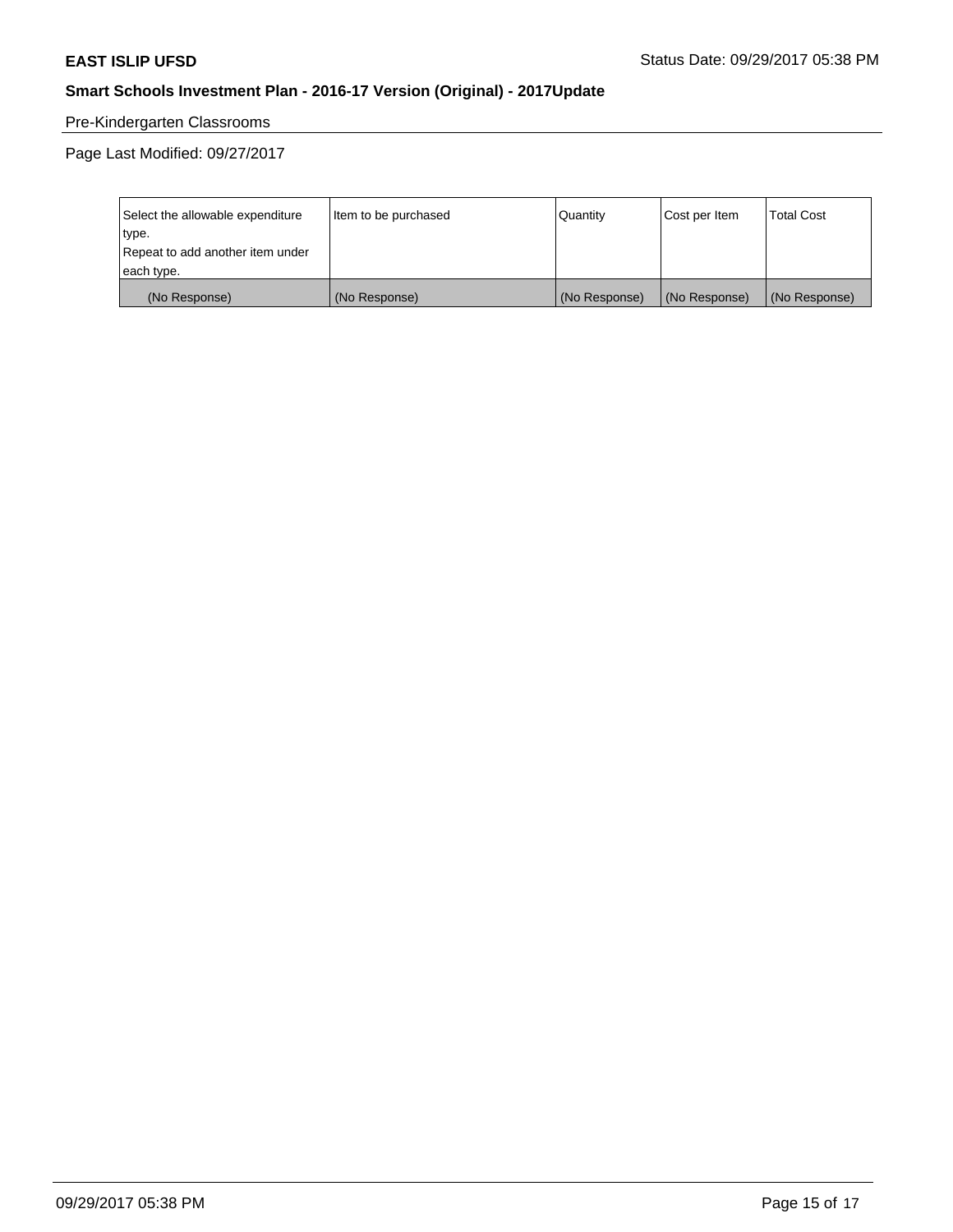Replace Transportable Classrooms

Page Last Modified: 08/04/2017

**1. Describe the district's plan to construct, enhance or modernize education facilities to provide high-quality instructional space by replacing transportable classrooms.**

(No Response)

**2. All plans and specifications for the erection, repair, enlargement or remodeling of school buildings in any public school district in the State must be reviewed and approved by the Commissioner. Districts that plan capital projects using their Smart Schools Bond Act funds will undergo a Preliminary Review Process by the Office of Facilities Planning.**

**Please indicate on a separate row each project number given to you by the Office of Facilities Planning.**

| <b>Project Number</b> |  |
|-----------------------|--|
| (No Response)         |  |

**3. For large projects that seek to blend Smart Schools Bond Act dollars with other funds, please note that Smart Schools Bond Act funds can be allocated on a pro rata basis depending on the number of new classrooms built that directly replace transportable classroom units.**

**If a district seeks to blend Smart Schools Bond Act dollars with other funds describe below what other funds are being used and what portion of the money will be Smart Schools Bond Act funds.**

(No Response)

**4. If you have made an allocation for Replace Transportable Classrooms, complete this table. Note that the calculated Total at the bottom of the table must equal the Total allocation for this category that you entered in the SSIP Overview overall budget.**

|                                                | Sub-Allocation |
|------------------------------------------------|----------------|
| Construct New Instructional Space              | (No Response)  |
| Enhance/Modernize Existing Instructional Space | (No Response)  |
| <b>Other Costs</b>                             | (No Response)  |
| Totals:                                        | 0              |

**5. Please detail the type, quantity, per unit cost and total cost of the eligible items under each sub-category. This is especially important for any expenditures listed under the "Other" category. All expenditures must be capital-bond eligible to be reimbursed through the SSBA. If you have any questions, please contact us directly through smartschools@nysed.gov.**

| Select the allowable expenditure<br>type.<br>Repeat to add another item under<br>each type. | Item to be purchased | Quantity      | Cost per Item | <b>Total Cost</b> |
|---------------------------------------------------------------------------------------------|----------------------|---------------|---------------|-------------------|
|                                                                                             |                      |               |               |                   |
| (No Response)                                                                               | (No Response)        | (No Response) | (No Response) | (No Response)     |